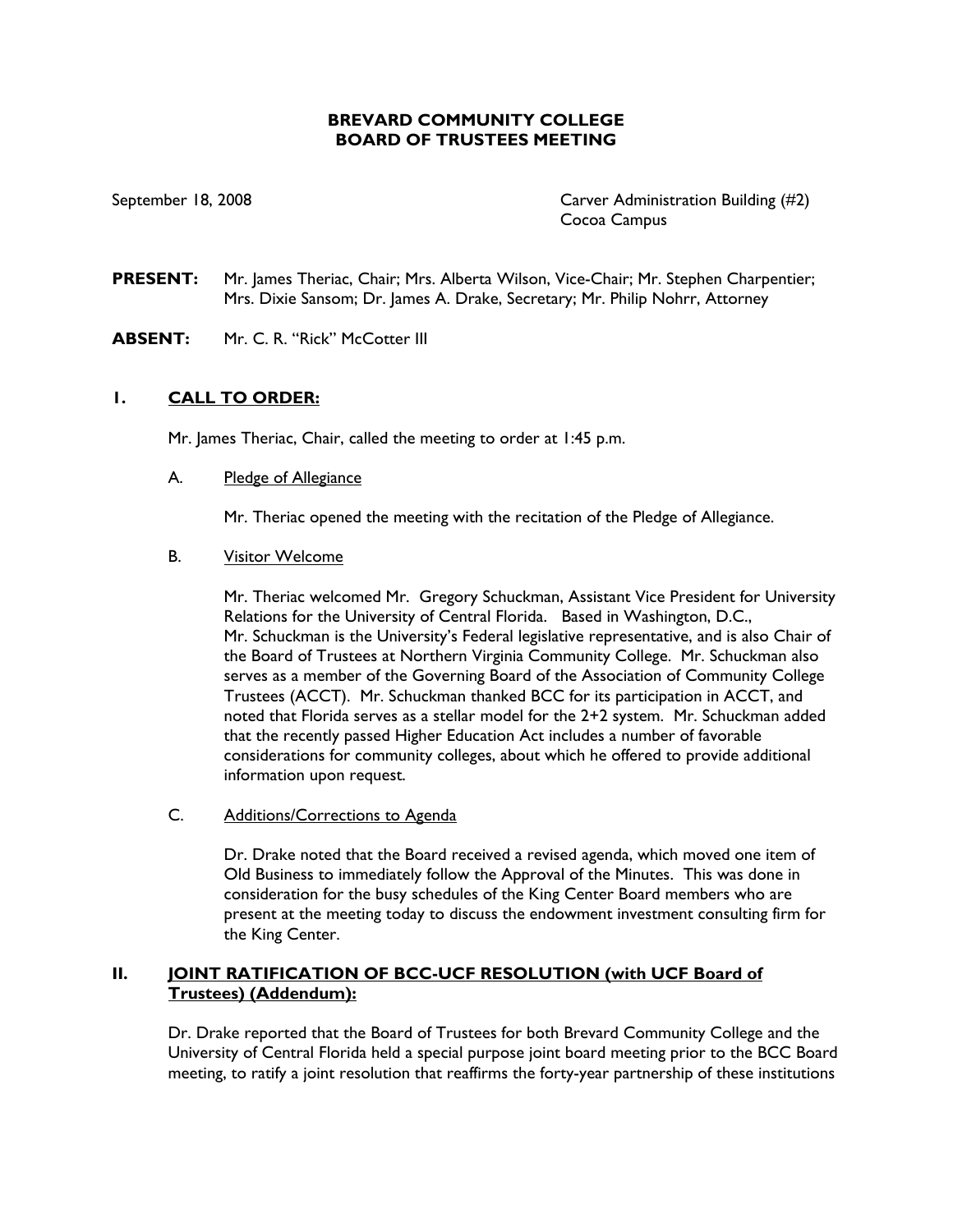and the 2+2 model. Dr. Drake further reported that nearly one-third of the community colleges in Florida have declared their interest in becoming four-year state colleges. In the spirit of the legislation through which Florida's community-college system and the "Two Plus Two" articulation model were enabled, Brevard Community College will continue to serve Brevard County as a two-year institution, and will not only maintain but expand its successful partnerships with the University of Central Florida, as well as the Florida Institute of Technology.

## **III. APPROVAL OF OFFICIAL MINUTES OF PREVIOUS MEETING:**

### A. Minutes – Board of Trustees Meeting – June 16, 2008 (Addendum)

Mrs. Wilson moved approval of the minutes of the Board of Trustees meeting held June 16, 2008. Mr. Charpentier seconded the motion. All those voting in favor of the motion: Charpentier, Sansom, Theriac, Wilson; opposed: none. Motion unanimously approved.

## **IV. OLD BUSINESS (Single Item Only):**

#### A. Endowment Investment - Consulting Services, King Center for the Performing Arts

Mr. Richey reported that this agenda item is an extension of the discussion that took place during the June 16, 2008, Board of Trustees meeting, concerning the potential engagement of an investment-consulting firm to manage the King Center endowment fund. The King Center endowment fund is currently managed by Merrill-Lynch, and the Bogdahn Group has provided advisement services for the fund on a *pro bono* basis from June 2008 to the present. The terms of the short-term contract between the College and the Bogdahn Group specifies that after September 30, 2008, the Bogdahn Group will be entitled to collect an annual fee for these services. After the Board of Trustees discussed this issue at the June meeting in response to a request from Mr. Nick Heldreth on behalf of the King Center governing board, the trustees voted to defer any additional action on this issue until a later date. The trustees also requested that when the date is set for the issue to be placed on the agenda of a subsequent Board of Trustees meeting, the officers of the King Center governing board should be invited to attend and participate in that meeting.

Dr. Drake then introduced Mr. Heldreth, immediate past chair of the King Center Board, Mr. Charles Clemente, current Board Chair, and Mr. Philip Farmer, current Vice Chair. Dr. Drake also introduced Mr. Troy Brown from the Bogdahn Group, Mr. Scott Glover from the Glover Group, and Mr. Todd Starkey from the Merrill Lynch firm.

Mr. Heldreth stated that in light of the current uncertainties of the financial market, the King Center endowment should continue to be managed by Merrill Lynch at this time. Mr. Heldreth recommended an extension of the contract between the College and Mr. Brown with the Bogdahn Group in order to ensure continuity and consistency in the management of the funds until the financial market stabilizes.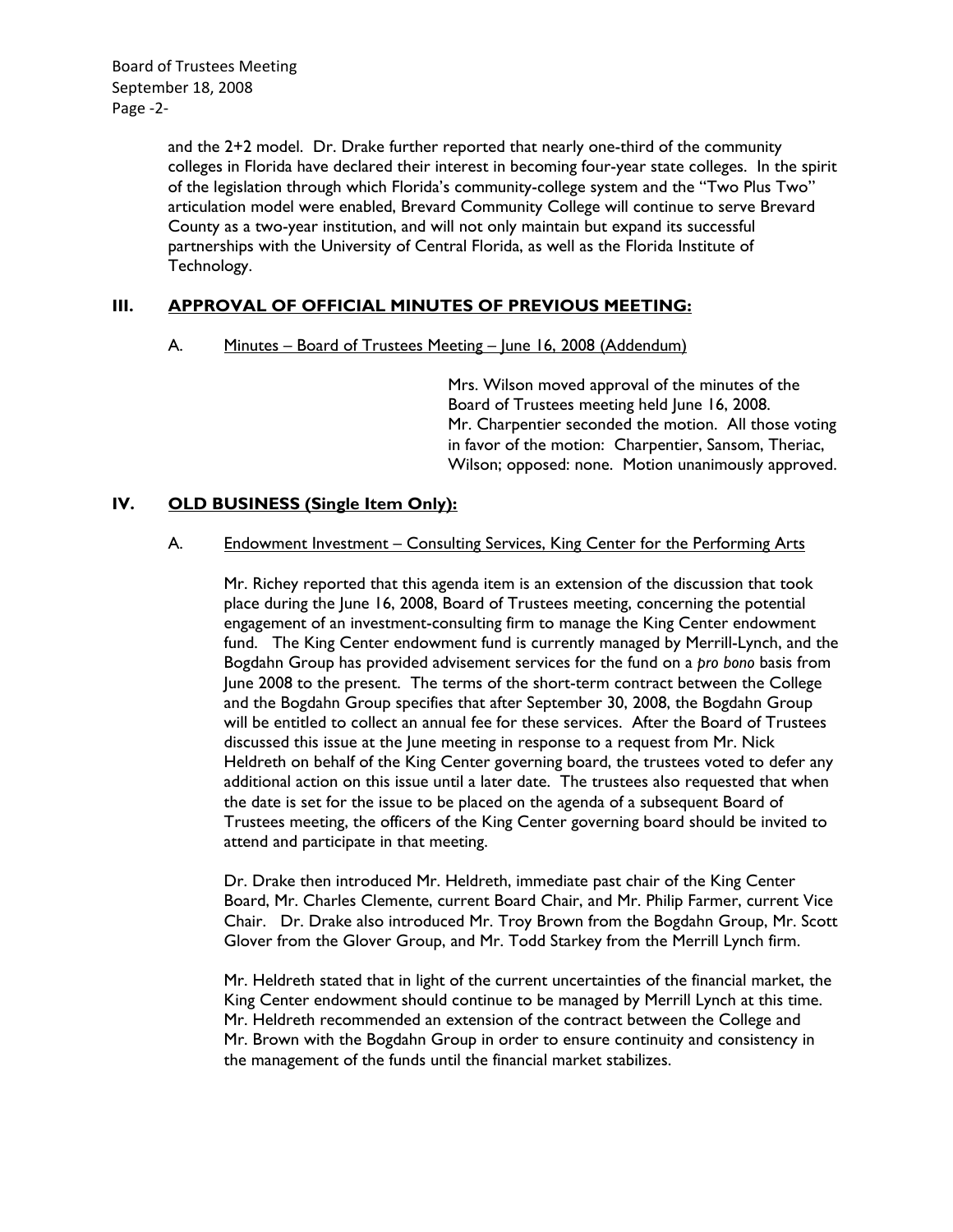Board of Trustees Meeting September 18, 2008 Page ‐3‐

> Mr. Theriac briefly summarized the challenges that the College faced during the State Board of Administration (SBA) financial crisis in late 2007, during which, as Mr. Theriac reiterated, the Bank of America did not provide very favorable options to the College. As a consequence, the College pursued relationships with other banking institutions.

> Mr. Theriac stated that because Merrill-Lynch is now part of Bank of America, he remains personally skeptical about choosing Merrill-Lynch as an investment firm for the College.

Mr. Brown, of the Bogdahn Group, reported that the majority of the King Center endowment is currently managed by Merrill-Lynch, while approximately 40 percent of the assets are with PIMCO.

Mr. Starkey reported that the current market has affected the ability of the independent broker/dealer model, such as Merrill Lynch, to operate independently. In order to remain viable, according to Mr. Starkey, these investment firms must partner with commercial banking institutions. Mr. Starkey stated that the Merrill Lynch—Bank of America relationship will not cause any discernible changes from an operational standpoint for the College because Merrill-Lynch will maintain its independence. Mr. Starkey urged the Board members to consider not only the financial security afforded by the Bank of America—Merrill Lynch relationship, but also to bear in mind that other investment firms and financial institutions are facing the same challenges as Merrill-Lynch.

Mr. Charpentier stated that the uncertainty of the financial market is a substantial concern to the Board, and that it is the collective responsibility of the trustees to ensure that the College's assets are secure and well managed.

Mr. Brown noted that he has provided financial advisement services for the King Center since 2000, and was an independent investment advisor with Merrill-Lynch prior to accepting a similar position with the Bogdahn Group. During that time, according to Mr. Brown, he made recommendations that benefitted the King Center portfolio, including moving the endowment to a mutual-fund structure and diversifying its portfolio to include PIMCO shares. Mr. Brown also stated that the College's contract with Merrill-Lynch yielded an annual return of brokerage fees of approximately \$10,600 to the College, which would be allocated to the broker associated with the account if the investment is left with Merrill-Lynch. Mr. Brown added that arrangements can be made for the return of the brokerage fee if the endowment is transferred to another firm, depending on the terms and conditions that are established in regard to the account. He also stated that assets from PIMCO, which are institutional mutual-fund shares, cannot be transferred to Merrill-Lynch or Morgan-Stanley, and that it would not be detrimental to the College to have these funds remain with PIMCO at this time. Mr. Brown clarified, however, that in his opinion the College's funds will be secure with either Merrill-Lynch or the Glover Group.

Mr. Starkey stated to the trustees that both Mr. Brown and Mr. Glover have rendered commendable professional services to the College. Mr. Starkey further stated that having the BCC Foundation funds managed by The Glover Group and the King Center funds by Merrill Lynch would provide a measure of diversification for the College's assets.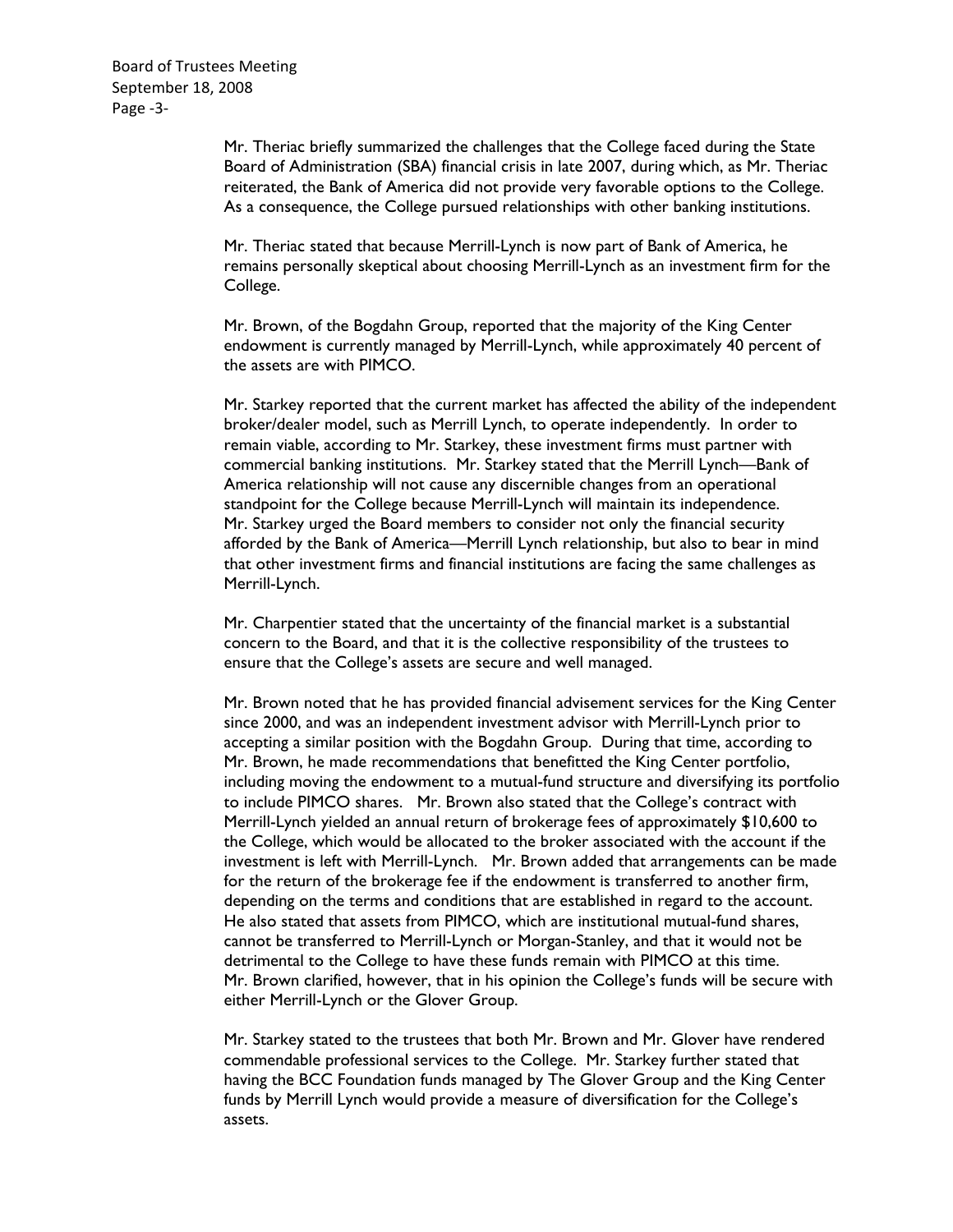Board of Trustees Meeting September 18, 2008 Page ‐4‐

> Mr. Clemente expressed his concern about the advisability of making decisions about the management of assets when the market is severely unstable, and suggested that any decision to relocate the endowment be delayed until the market is more stable.

Mr. Farmer stated that this instability will continue to affect every major investment firm. He added that his experience as former Chair and CEO of the Harris Corporation and his long-time service on Board of Trustees of the Florida Institute of Technology have impressed upon him the advantages of independent oversight for the management of assets. Mr. Farmer also stated that he is confident that the King Center Board will support whatever decision is rendered by the BCC Board of Trustees regarding the management of the King Center endowment.

Referring to Mr. Theriac's stated preference for an investment firm with strong community ties, Mr. Starkey commented that Merrill-Lynch not only maintains a local office, but also participates in the planning committee for the College's Simpkins Entrepreneurship Lecture Series. He also asked the Board to recognize that the current economic crisis is an industry-wide problem, and hence is not exclusive to Merrill-Lynch.

Mr. Glover stated that investments and cash reserves are secure at Morgan Stanley, and added that the Glover Group, having managed most of the assets of the BCC Foundation for a number of years, would be pleased to provide any additional services that the College may need.

Mr. Charpentier expressed his appreciation for everyone's participation and input, and noted that the investment firms whose representatives are present at the meeting are reputable, well-known companies. Mr. Charpentier added that while the diversification of the management of assets is noteworthy in principle, he personally favors placing the College's funds with a trusted entity with an established reputation and record of service with this Board and this college.

Mrs. Wilson commented that she is a strong proponent of independent oversight, and favors the selection of a known firm with a proven track record, and believes that a decision should be made today.

> Mrs. Sansom made a motion to transfer the investment funds to the Glover Group. Mr. Charpentier seconded the motion. All those voting in favor of the motion: Charpentier, Sansom, Theriac, Wilson; opposed: none. Motion unanimously approved.

Mrs. Sansom requested that copies of the Investment Policies for the King Center and the Foundation be provided to Board members. Mrs. Sansom also inquired if it would be appropriate for the Cocoa Village Playhouse to adopt an investment policy at such time that there are sufficient funds to warrant instituting a policy. Mr. Richey responded that the current DSO Bylaws, unless amended by the Board, require the establishment of investment policies.

(The Board called a five-minute recess, and reconvened at 2:40 p.m.)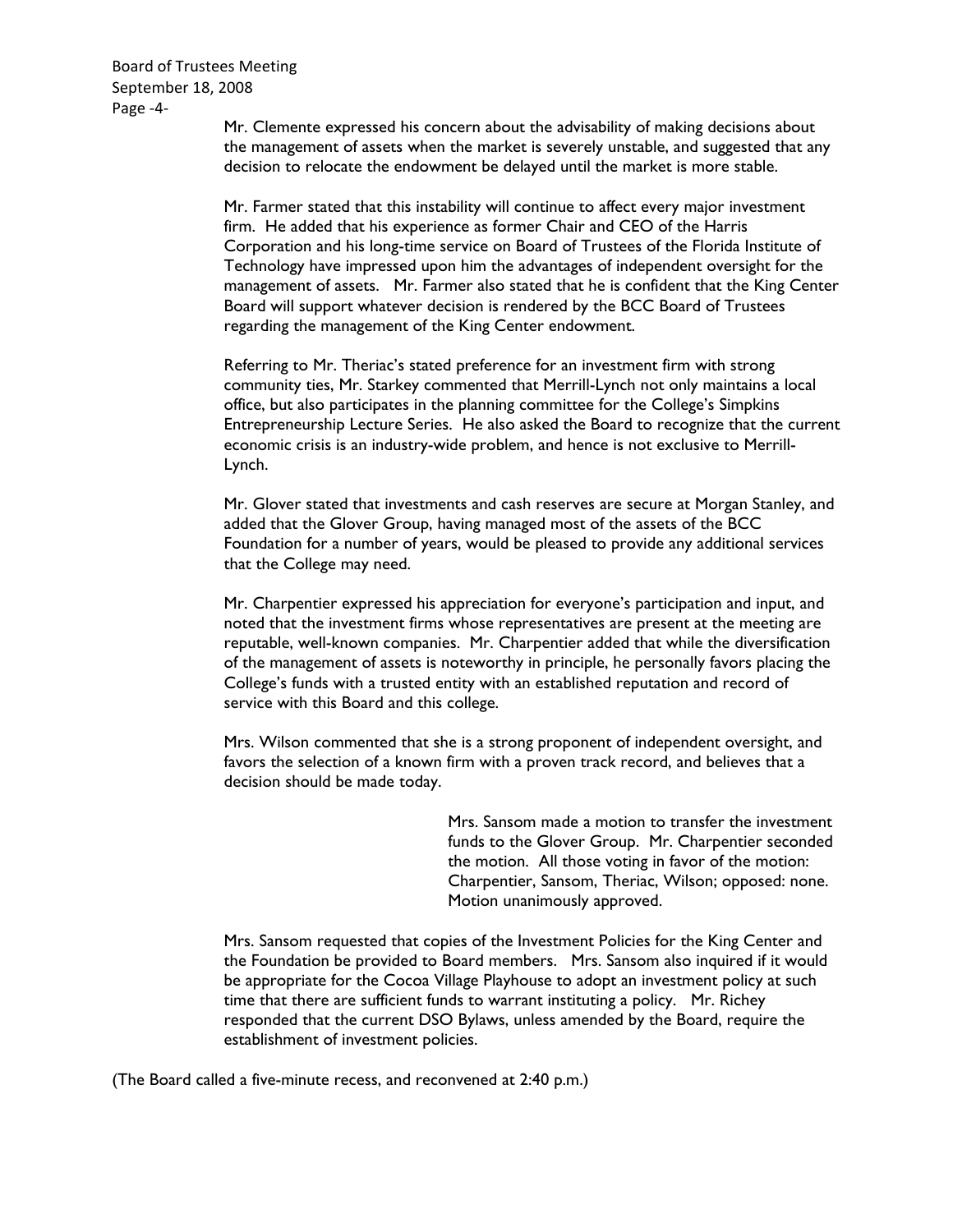## B. VIII. A. Old Business, Review of Policy Governance Manual Item 100.5, Direct Support Organizations (Agenda Amendment)

Mr. Theriac asked the King Center Board members to remain for a discussion regarding the College's Direct Support Organizations. Dr. Drake confirmed that the agenda has been amended to allow Item VIII.A., Review of Policy Governance Manual Item 100.5, Direct Support Organizations, to be addressed at this point in the meeting.

Mr. Richey reported on a follow-up directive from the January 28, 2008, Board of Trustees meeting, regarding the coordination and administration of the College's Direct Support Organizations, and maximizing DSO resources and fundraising initiatives for the benefit of the College. Mr. Richey stated that while the Bylaws of the three BCC Direct Support Organizations make reference to adhering to College policies and procedures regarding the administration of the DSOs, the College's governance manuals contain no substantive policies or procedures regarding the administration of the DSOs. Mr. Richey recommended that it may be prudent to authorize the President of the College to promulgate College policy and procedures relating to the overall business operations, property, personnel and governance of each of the DSOs. To do so would enable the College to develop integrated fundraising strategies and initiatives while assisting the leadership of the DSOs with coordinating more productive fundraising efforts, creating more consistency among the DSOs, and allowing more thorough oversight of the DSOs by the Board of Trustees. Mr. Richey added that this would contribute to the increased likelihood of fulfilling the mission of each of the DSOs, which is to support the College.

Mr. Theriac reported that there had previously been insufficient communication and coordination between the Board of Trustees, the College administration, and the DSO governing boards and administrators. Because the Board of Trustees has the statutory authority and ultimate responsibility for the DSOs, the trustees requested that Mr. Richey and Dr. Drake make recommendations to the Board for ensuring consistent management and oversight of the DSOs.

Mr. Richey stated that the current Board Policy Governance Manual would need to be amended to clarify the President's authority to promulgate policies and procedures with regard to the administration of the DSOs. In response to a question from Mrs. Wilson, Mr. Richey confirmed that no such provision is found in the current Board Policy Governance Manual. Mr. Theriac expressed his personal opinion that the Board of Trustees had previously spent innumerable hours drafting and approving a comprehensive policy manual under the previous administration of the College, but that the results have not justified the noble intentions at the time.

> Mrs. Sansom made a motion to approve amending the Board Policy Governance Manual to reflect the authority of the President of the College in regard to the administration of DSOs. Mrs. Wilson seconded the motion. All those voting in favor of the motion: Charpentier, Sansom, Theriac, Wilson; opposed: none. Motion unanimously approved.

Mr. Theriac thanked the officers of the King Center Board for attending the Board of Trustees meeting.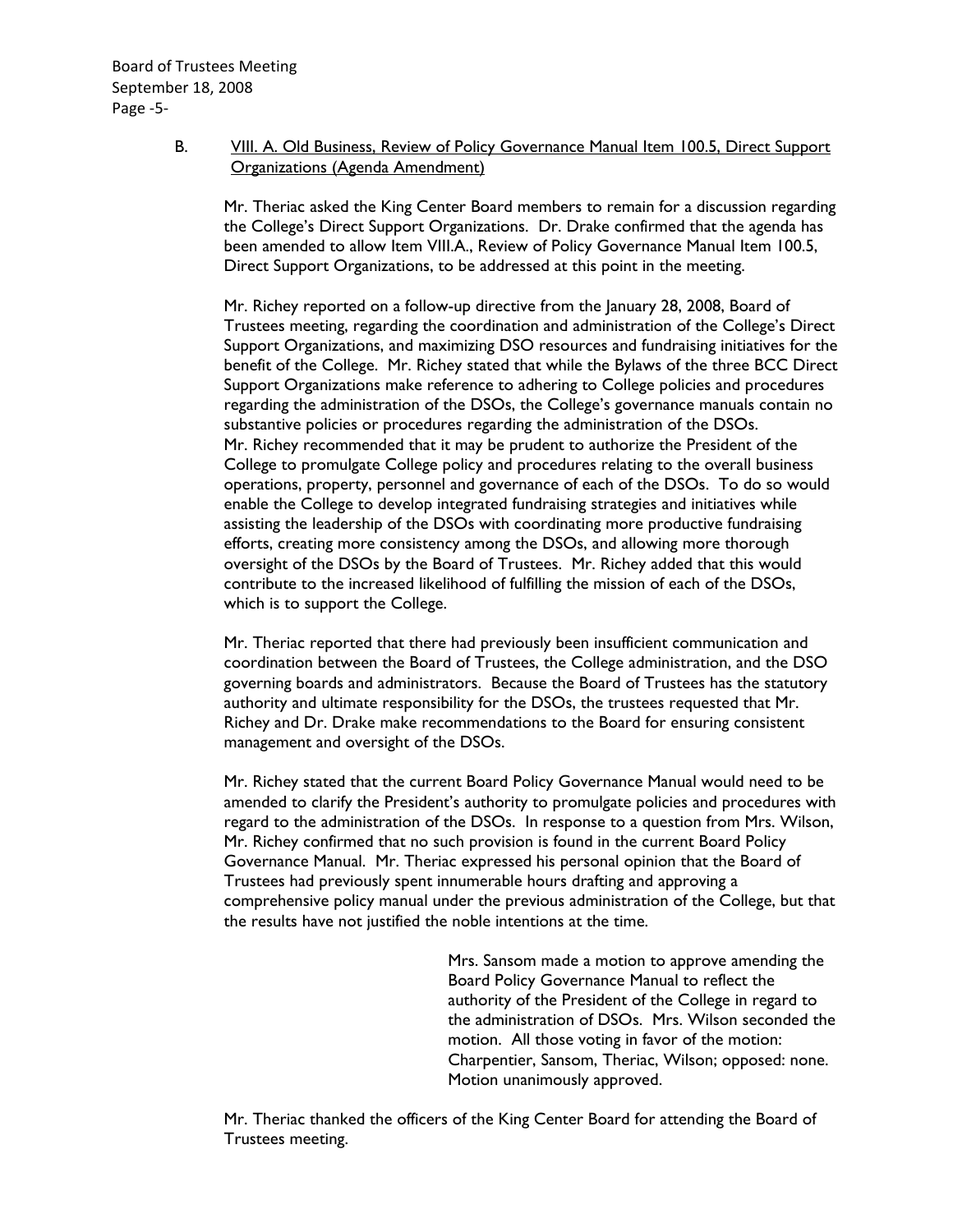Board of Trustees Meeting September 18, 2008 Page ‐6‐

## C. Press Recognition

Mr. Theriac reported on the recent press recognition of the College. Mr. Ross confirmed that the College has received positive publicity and recognition from CNN, *The New York Times*, *Time* Magazine, *The Chronicle of Higher Education*, and *USA Today*, and the two leading candidates for the President of the United States had selected Brevard Community College campuses for town halls, forums, and rallies. Mr. Ross recalled Dr. Drake's goal for the College to attain positive national media attention within five years. The national media coverage that the College has received during the past six months far exceed the President's long-term goal. Mr. Ross noted that positive publicity improves the College's opportunities for fundraising, legislative support, and continuing enrollment increases.

## **V. CONSENT AGENDA:**

- A. Report on Personnel Actions (Information Only) (Addendum)
- B. Approval of August Monthly Summary of Income and Expenditures (Addendum)
- C. Disposal of College Property (Addendum)
- D. Approval of Write-Off Uncollectable Accounts (Addendum)
- E. Approval of Capital Improvement Program (Addendum)
- F. Report on Pending Legal Actions (Addendum)

Mr. Charpentier made a motion to approve the consent agenda. Mrs. Wilson seconded the motion. All those voting in favor of the motion: Charpentier, Sansom, Theriac, Wilson; opposed: none. Motion unanimously approved.

## **VI. PUBLIC COMMENTS:**

None.

# **VII. CONSTRUCTION AND DEVELOPMENT:**

None.

## **VIII. OLD BUSINESS (Continued):**

- A. Review of Policy Governance Manual Item 100.5, Direct Support Organizations (Addendum) (previously discussed)
- B. Compensation and Evaluation of College President

Mr. Theriac stated that the issue of the compensation of the President of the College has been previously addressed and tabled by the Board on previous occasions at the request of Dr. Drake.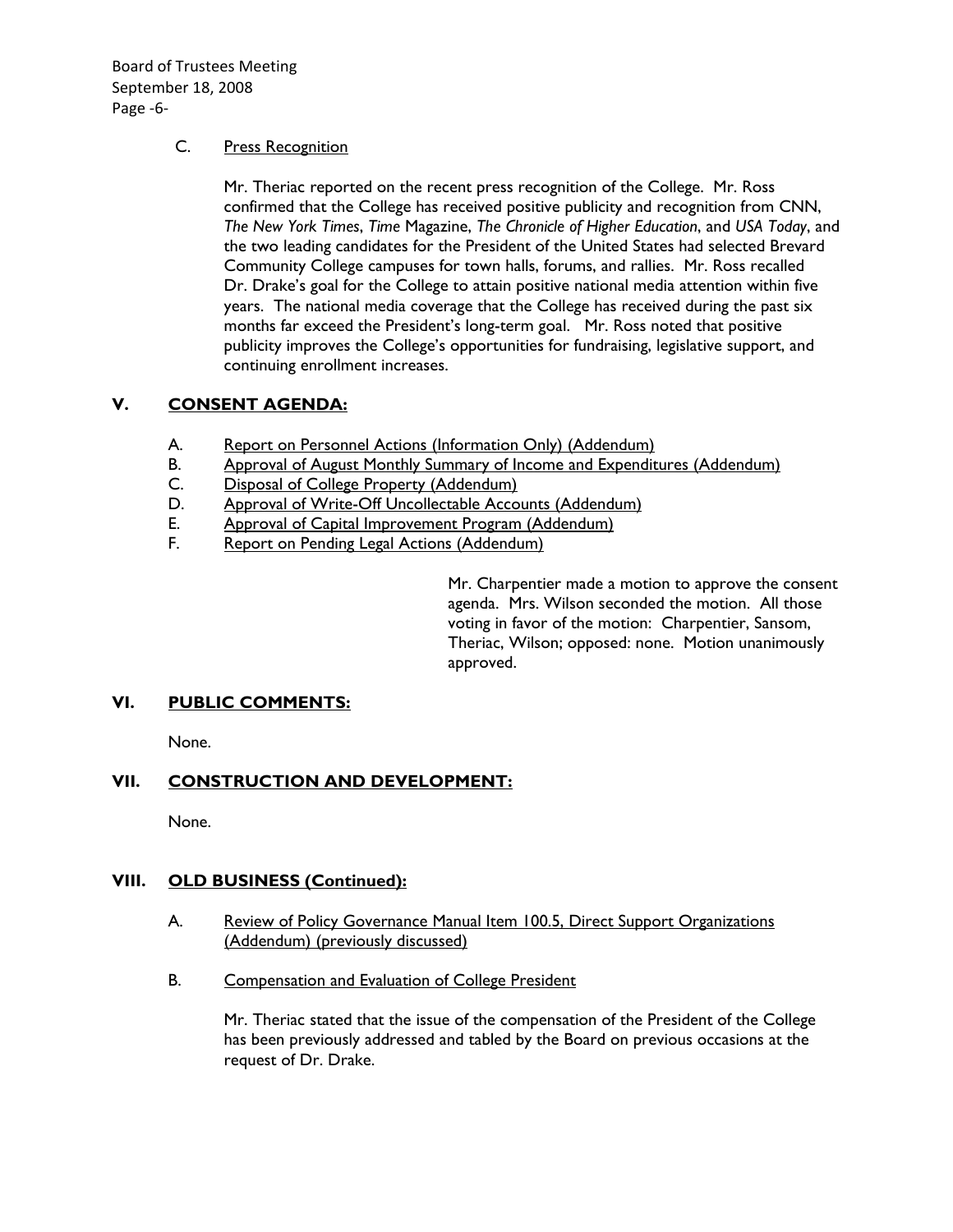Board of Trustees Meeting September 18, 2008 Page ‐7‐

> Mr. Theriac stated that two of the most important accomplishments of any college or university board of trustees is to recruit and retain an effective President by compensating him or her fairly and equitably. Mr. Theriac commented that when Dr. Drake accepted the interim presidency of the College, his primary concern was to stabilize the institution during the illness and subsequently the death of the previous president, Dr. Gamble. Dr. Drake took significant risks and bold steps to move the College forward, and led the College through challenging times by making difficult decisions while dramatically increasing both external and internal support for the College. Mr. Theriac stated that the College needs to compensate the President on an equitable basis compared to other community-college leaders in the region, and recommended a substantial increase in Dr. Drake's salary in order to retain him and discourage recruiters.

Mrs. Sansom thanked Mr. Richey and Mr. Ross for providing advance information regarding presidential compensation and comparisons within the region. Mrs. Sansom strongly supports basing the salary of the President on the FTE enrollment of the College.

Mrs. Wilson expressed her appreciation for the areas of improvement that have been achieved during Dr. Drake's presidency, including student enrollment, public awareness, community relations, diversity initiatives, employee relations, financial management, fund raising, and trustee relations. Mrs. Wilson stated that it is critically important to recognize these accomplishments, and noted that she could not identify any areas for improvement. Mrs. Wilson added that the record of prior Board meetings attests that Dr. Drake has refused increases. Mrs. Wilson said that she did not realize that his compensation was not at a comparable level until reviewing the material prepared by Mr. Ross and Mr. Richey. Mrs. Wilson called Dr. Drake's performance one of yeoman standards, and recommended that the Board take appropriate action to compensate him fairly and equitably.

Mr. Charpentier stated that he was appointed to the Board of Trustees in May 2008, and expressed his high regard for Dr. Drake's performance as president of the College. Mr. Charpentier said that as a new trustee, Dr. Drake immediately engaged him in the operations of the College and brought him up to speed quickly. Mr. Charpentier stated that he became excited about the College by Dr. Drake, and he looks forward to serving his alma mater and is grateful to Governor Charlie Crist for appointing him to the Board of Trustees. Mr. Charpentier further recognized Dr. Drake's leadership, and feels that a substantial adjustment is in order. He agreed with Mrs. Sansom that the most equitable way to consider compensation is in terms of enrollment. Mr. Charpentier also recommended consideration for a complementary perquisite that parallels those of other presidents at comparable community colleges in central Florida.

Board members discussed the criteria for compensation consideration, including FTE enrollment, presidential salary rates, benefits or perquisites of other community colleges in the region, and the quality of Dr. Drake's leadership.

> Mrs. Wilson made a motion to approve an adjustment for the salary of the BCC President to \$290,000, effective immediately. Mrs. Sansom seconded the motion. The question was not called in order to provide for additional discussion.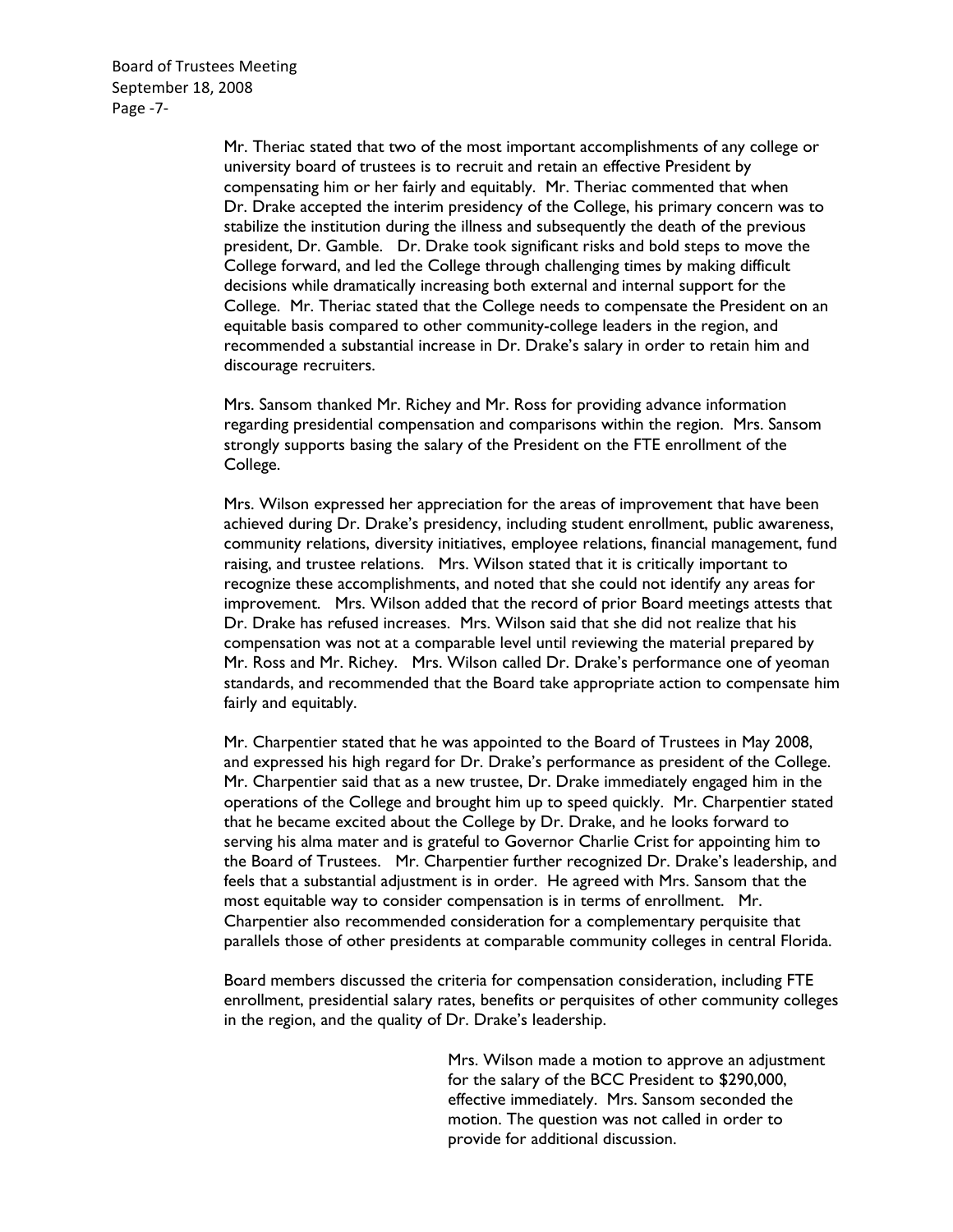Board of Trustees Meeting September 18, 2008 Page ‐8‐

> Dr. Drake expressed his appreciation for the Board's consideration of a raise, and stated that he understands that the Board is concerned about the compensation level for the President of the College. Dr. Drake commended the faculty and staff for their dedication to the College and noted that, with the Board's support, BCC has been successful in adjusting individual staff salaries, as well as faculty salaries, and implementing a four-day workweek to recognize and assist employees for their efforts. Dr. Drake further discussed that he will accept a raise; however, in consideration of the difficult year the College has faced, he would like to donate the net increase from his paycheck through this fiscal year to the College. Dr. Drake stated that he would like this donation to be used to defray the cost of textbooks for the students, and he would like to donate this to the Foundation and create and stimulate others to create textbook scholarships. Dr. Drake stated that this is a personal decision, and that his compensation does not necessarily define his quality of life.

Mr. Charpentier discussed that the decision the Board makes is a business decision to retain Dr. Drake as the current president, and leaders with similar qualities that will serve the College in future years. Mr. Theriac applauded Dr. Drake's concern about relieving the cost of a college education for students, and expressed his belief that Dr. Drake's performance is unprecedented.

The Board members commended Dr. Drake for his generosity.

Dr. Drake discussed the difficulty students have in paying for tuition and textbooks. The cost of textbooks has become exorbitant. Dr. Drake expressed that his intention is to stimulate others to help, and recognized the generosity of Mr. Bernard W. Simpkins, who has donated \$1,000,000 to the College to provide additional scholarships and to stimulate entrepreneurship programs and initiatives.

Mrs. Wilson stated that the Board has an obligation to adequately compensate the president, and trusts that Dr. Drake will continue to lead the College on a long-term basis.

At the request of Mrs. Sansom the motion was restated.

The motion was restated to reflect an increase to Dr. Drake's base salary to \$290,000. All those voting in favor of the motion: Charpentier, Sansom, Theriac, Wilson; opposed: none. Motion unanimously approved.

Dr. Drake requested the assistance of Mr. Jon Flint, CEO/Executive Director of the Foundation in developing a textbook scholarship initiative.

Mrs. Sansom requested the Board's consideration for a motion to develop a base salary based on FTE, and a second motion for a separate review of the benefits package.

> Mrs. Sansom made a motion for the Board to conduct a separate review to develop a recommendation for a benefits package. Mr. Charpentier seconded the motion. All those voting in favor of the motion: Charpentier, Sansom, Theriac, Wilson; opposed: none. Motion unanimously approved.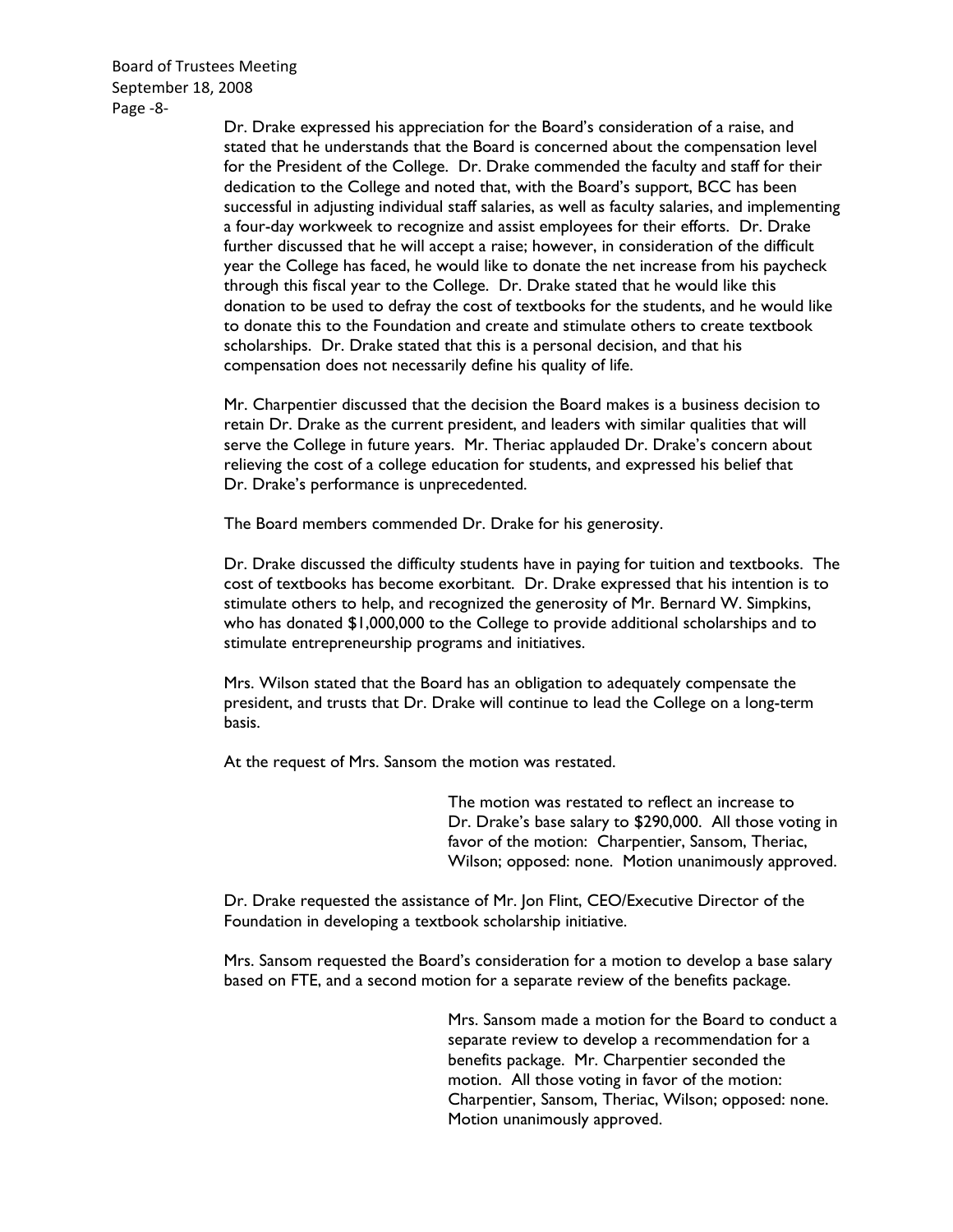Board of Trustees Meeting September 18, 2008 Page ‐9‐

> Mrs. Sansom made a motion for the Board to develop a methodology to consider FTE in determining the compensation for the president of the College. Mrs. Wilson seconded the motion. The question was not called in order to provide for additional discussion.

Mr. Theriac stated that this criterion alone may be too limiting, without consideration for the other aspects of the president's performance. Board members discussed the limitations of a built-in, automatic method to determine compensation, and agreed that they are opposed to this. Mrs. Sansom stated her concern that the Board should have something to build on and use as a benchmark for future consideration. Mrs. Wilson agreed that FTE should be included as one aspect in determining presidential compensation. Mrs. Sansom agreed to withdraw the motion if the Board will recognize and agree that FTE is an important aspect in considering presidential compensation, and that it will be addressed next year.

The motion was withdrawn.

Mr. Theriac advised Mr. Richey to research and develop a range of benefits and perquisites for the BCC President comparable to those of other community-college presidents in the central Florida region. Mr. Theriac also requested that Board members submit their evaluations of the President to him at the close of the meeting.

### C. Faculty Ratification of UFF/BCC Collective-Bargaining Agreement (Update):

Dr. Drake discussed that the Board previously approved the Ratification of the Agreement with UFF/BCC at the June, 2008 Board of Trustees meeting.

Ms. Schatte stated that 186 faculty members voted on the Ratification of Agreement. Ms. Schatte reported on the College's support of faculty through negotiations, and further discussed that the College wanted to hire more faculty, while the current trend is to hire adjuncts with no benefits. The UFF represents only full-time faculty members. The College hired fourteen new faculty members, and made provisions that allowed for salary incentives for new faculty as well as equity for current faculty. The College also provided economic incentives for faculty, and now allows ten hours per week to work from home.

Ms. Schatte commended Dr. Drake for his donation to the College, and reported that books for the first semester of nursing school cost \$1000.00. The cost of textbooks for the first semester of Ms. Schatte's one-year vocational program is \$700.00. Ms. Schatte stated that students from these programs are encouraged to purchase books at the lowest possible cost, and expressed her concern that textbooks may prevent a lot of people from attending college.

Ms. Schatte also reported that the officers of the UFF will meet next week. They are expected to address the requirements involved in converting from a community college to a state college, and they will also address the escalating cost of textbooks and finding ways to make this affordable for students. Ms. Schatte reported that she is the newly elected Vice President of the College Bargaining Council.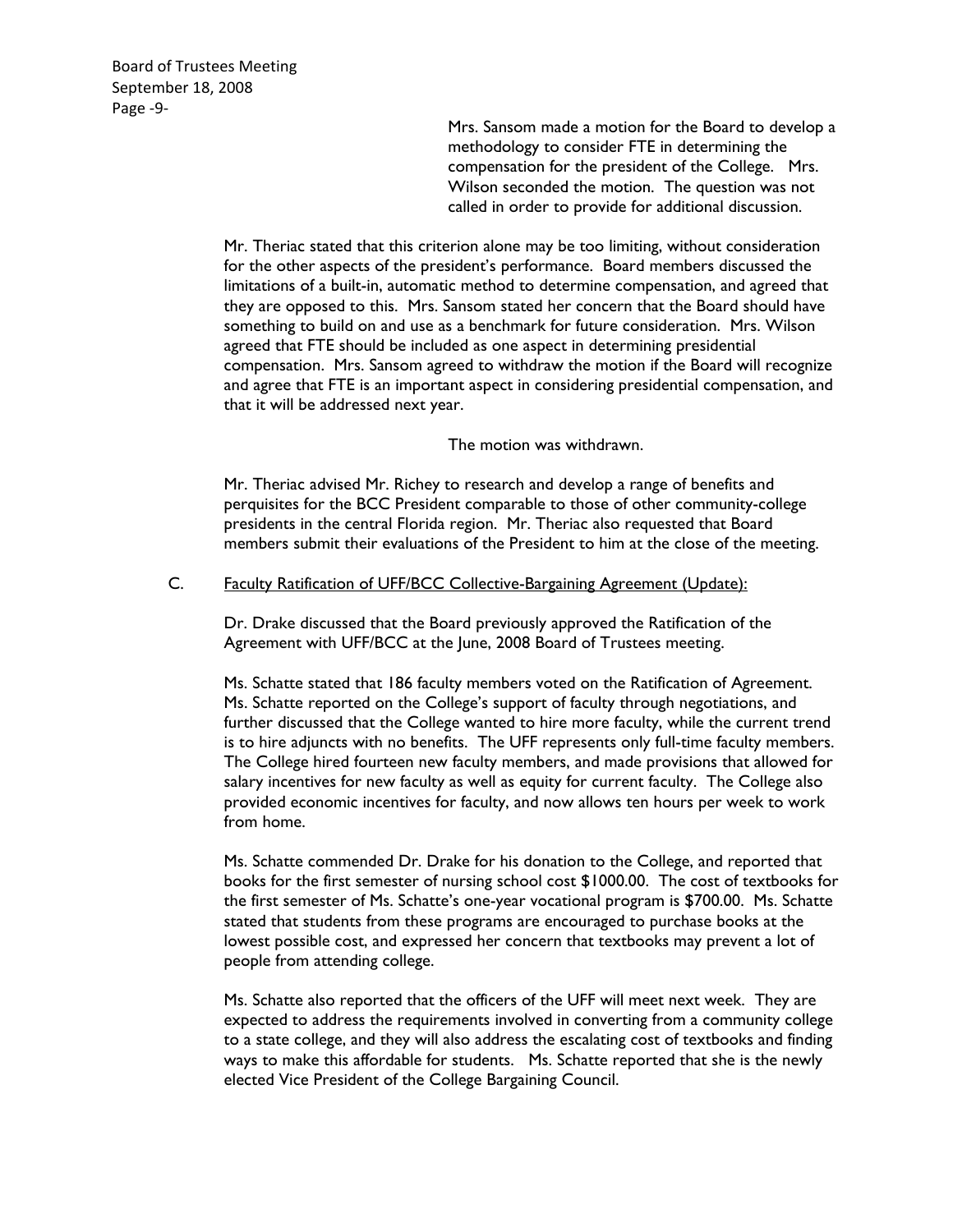Board of Trustees Meeting September 18, 2008 Page ‐10‐

> Ms. Schatte added that 2009 is the final year of the current contract for UFF/BCC, and the entire contract is open for renegotiation next year. They are looking forward to starting negotiations in January 2009.

Dr. Drake offered the use of campus facilities for faculty membership meetings. Mrs. Sansom reiterated that use of the campus facilities is appropriate for faculty meetings, and commended the College on the cooperative relationship that is now encouraged with the faculty.

## **IX. NEW BUSINESS:**

#### A. Request for Future Board Meeting Presentations or Agenda Items

Mrs. Wilson suggested that the College readdress the escalating cost of textbooks. Mr. Theriac requested that Ms. Schatte provide feedback from the UFF meeting regarding this issue.

## **X. FINANCIAL ACTIONS:**

None.

## **XI. REPORT OF THE PRESIDENT:**

A. Review of Policy Governance Manual Item 100.5, Direct Support Organizations

This item was previously discussed.

B. 2008-09 Election of Officers and Meeting Schedule, Board of Trustees

Dr. Drake reported that Mr. Theriac is the current Chair, and Mrs. Wilson is the current Vice Chair of the Board of Trustees.

> Mrs. Sansom made a motion to continue with the current Chair and Vice Chair of the Board of Trustees. Mr. Charpentier seconded the motion. All those voting in favor of the motion: Charpentier, Sansom, Theriac, Wilson; opposed: none. Motion unanimously approved.

Dr. Drake commented that the College will report this information to the State of Florida.

Dr. Drake reported that the current committee assignments include Mrs. Sansom with the Cocoa Village Playhouse and Mrs. Wilson with the King Center for the Performing Arts. Mr. Richey previously represented the Board of Trustees on the Foundation. Mr. Charpentier was asked to fill this vacancy with the Foundation, and agreed. Mrs. Wilson has also represented the Board with regard to Alumni Relations initiatives, and Mr. Charpentier agreed to represent Intercollegiate Athletics.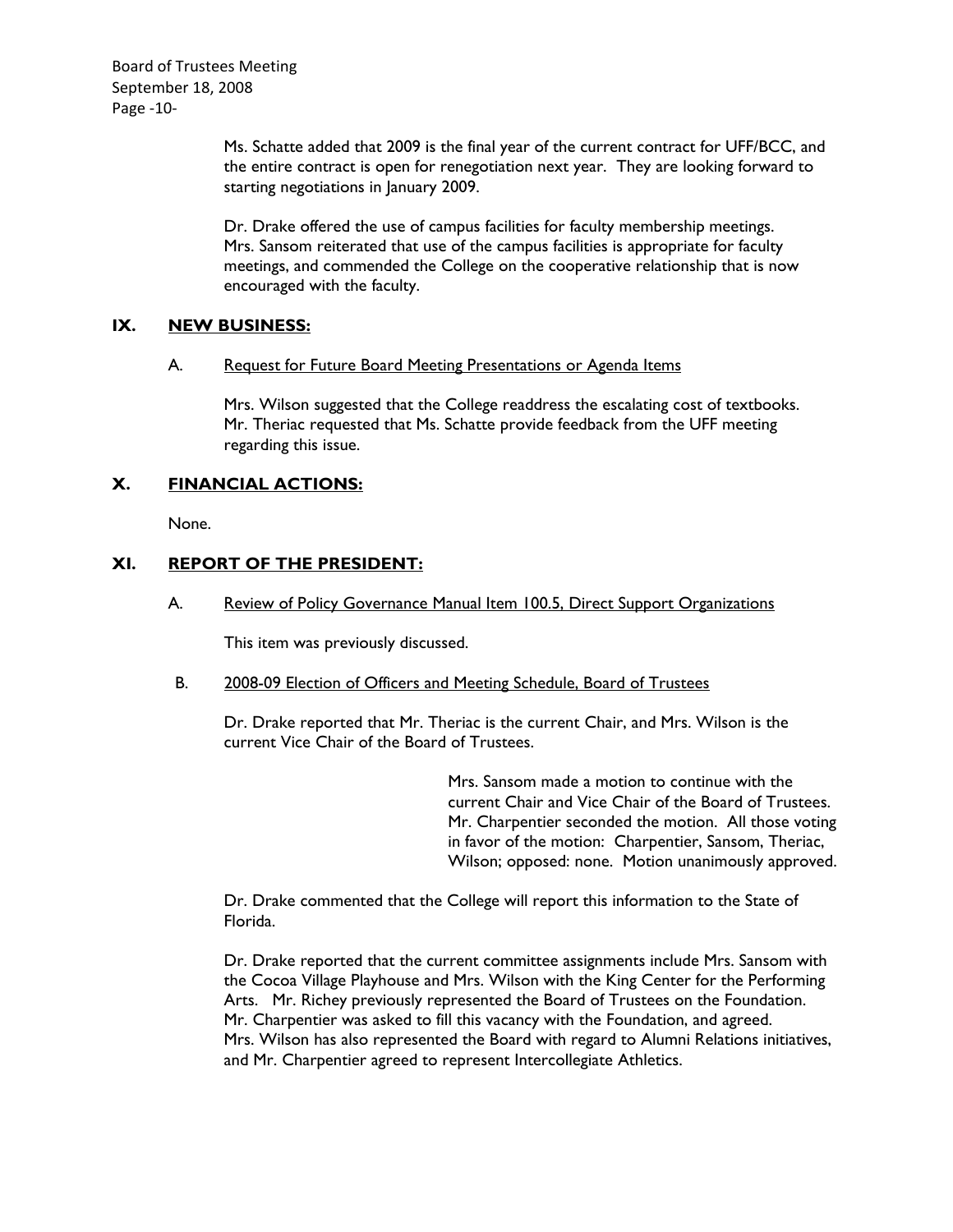Board of Trustees Meeting September 18, 2008 Page ‐11‐

> Mrs. Wilson made a motion to approve the committee assignments as discussed. Mrs. Sansom seconded the motion. All those voting in favor of the motion: Charpentier, Sansom, Theriac, Wilson; opposed: none. Motion unanimously approved.

Dr. Drake requested that the Board determine the meeting schedule for the next fiscal year. Dr. Drake discussed that the number of meetings has recently become an issue because of the escalating price of gasoline, and noted that some Florida community colleges schedule less than twelve regular meetings per year. In response to a question from Dr. Drake regarding a requirement for a minimum number of Board of Trustees' meetings by Florida Statute or other governing institution, Mr. Nohrr stated that he is not aware of a specific requirement, but will research this further and provide feedback. Mr. Nohrr added that at least one meeting per year would be held to elect officers. Dr. Drake suggested that it may be appropriate to take advantage of advancing technologies in scheduling meetings; however, Mrs. Sansom noted that Florida statutes require that a majority of the Board be physically present for meetings.

Board members agreed that they do not need to meet every month, and that every other month would be reasonable. Special meetings may be scheduled as needed.

> Mr. Charpentier made a motion to schedule regular Board of Trustees' meetings every other month, with the condition that feedback from Mr. Nohrr or Mr. Richey does not require additional meetings, and that more meetings will be scheduled to meet the minimum requirement if necessary. Mrs. Wilson seconded the motion. All those voting in favor of the motion: Charpentier, Theriac, Wilson; opposed: none. Motion unanimously approved.

Dr. Drake offered to develop a schedule based on this motion and report back to the Board before this information is provided to the Department of Education.

Dr. Drake further discussed that faculty members have expressed an interest in attending the Board meetings, but noted that the current meeting time does not allow them to, as they are usually teaching in the morning. Mr. Charpentier stated that faculty members should be able to attend, and suggested occasionally holding a meeting later in the day. Dr. Drake offered to modify the schedule when possible to accommodate faculty members. Ms. Schatte suggested that Tuesday's and Thursday's would be a more feasible meeting day for faculty members. In addition, Mrs. Wilson requested that the meetings be scheduled at each campus so that Board members may become more familiar with each of the campuses.

Mr. Ross reported that fall enrollment has increased 9%, and the total enrollment increase for the last two years is 17%. Dr. Drake stated that seventeen new full-time faculty lines have been added to support the increased enrollment, and the College has committed to doubling the number of academic support personnel. Dr. Drake reported that the future revenue for the College will come from new student enrollment.

Mr. Theriac commended Mr. McCotter and Mr. Charpentier for their assistance in helping things run smoothly at the recent Barack Obama event at the Titusville Campus.